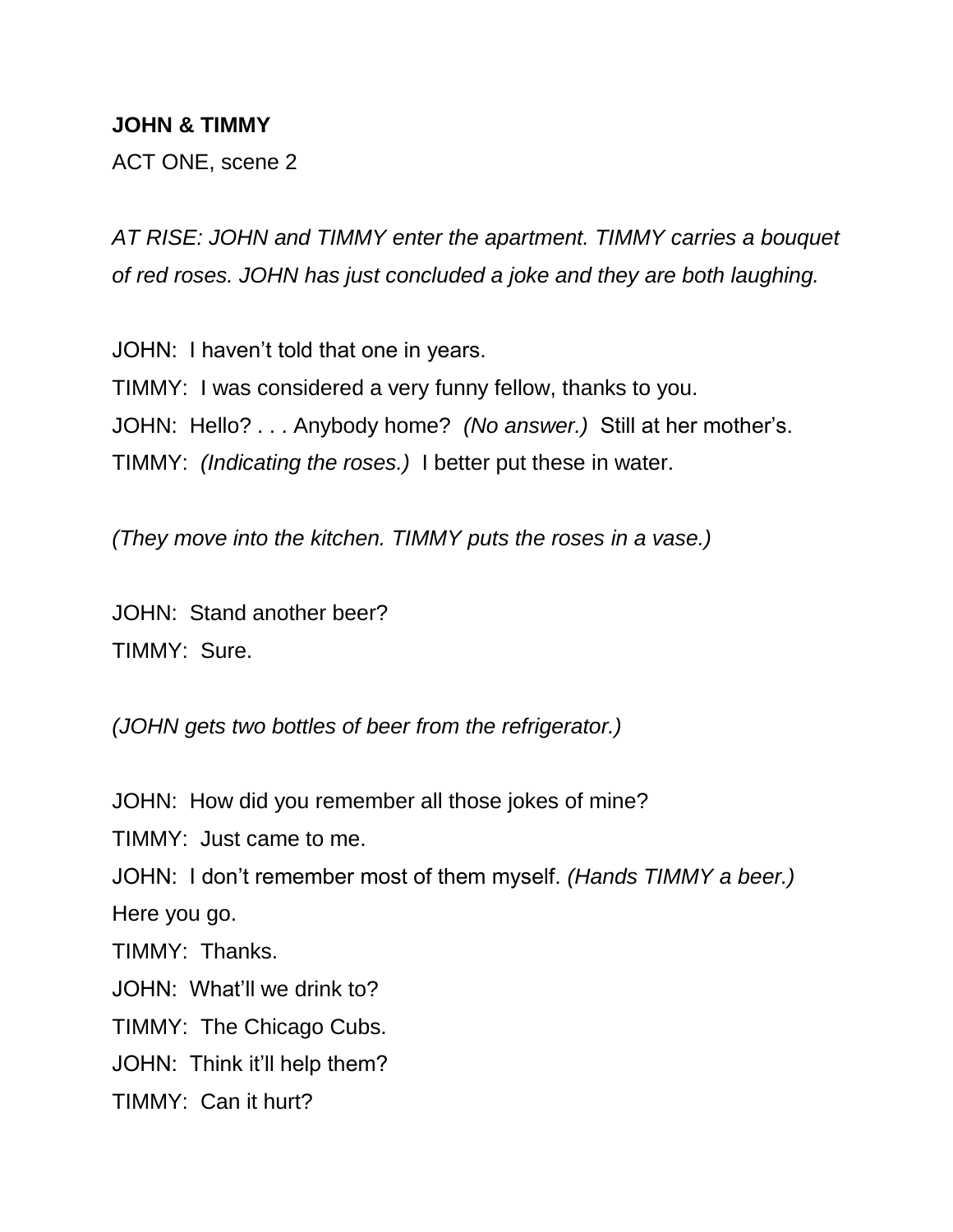JOHN: *(Raising the bottle.)* To the Cubs. TIMMY: To the Cubs.

*(They both drink.)*

JOHN: Sixteen to three.

TIMMY: I'm still glad we went.

JOHN: So am I. That was a beautiful catch Ott made.

TIMMY: Yes.

JOHN: For a moment I thought he lost it in the sun. *(Timmy says nothing.* 

*JOHN drinks.)* So they really went for the old man's jokes?

TIMMY: Especially the ones about Uncle Mike.

JOHN: Such as?

TIMMY: The Pennsylvania Hotel gag.

JOHN: Columbus told that one to the Indians.

TIMMY: Uncle Mike was a famous man in our outfit.

JOHN: Joking aside, he was quite a guy. Stood six-three. Weighed close to two-fifty.

TIMMY: I remember his picture.

JOHN: He was in the Spanish American War.

TIMMY: I know.

JOHN: Got hit by a bullet once that knocked him out. When he came to, he was lying in a field full of wounded men. The ones that were sure goners were marked with yellow tags so no one would waste time on them. The others had blue tags. Mike found a yellow tag around his wrist. The fellow next to him who was unconscious had a blue one. Quick as a wink Mike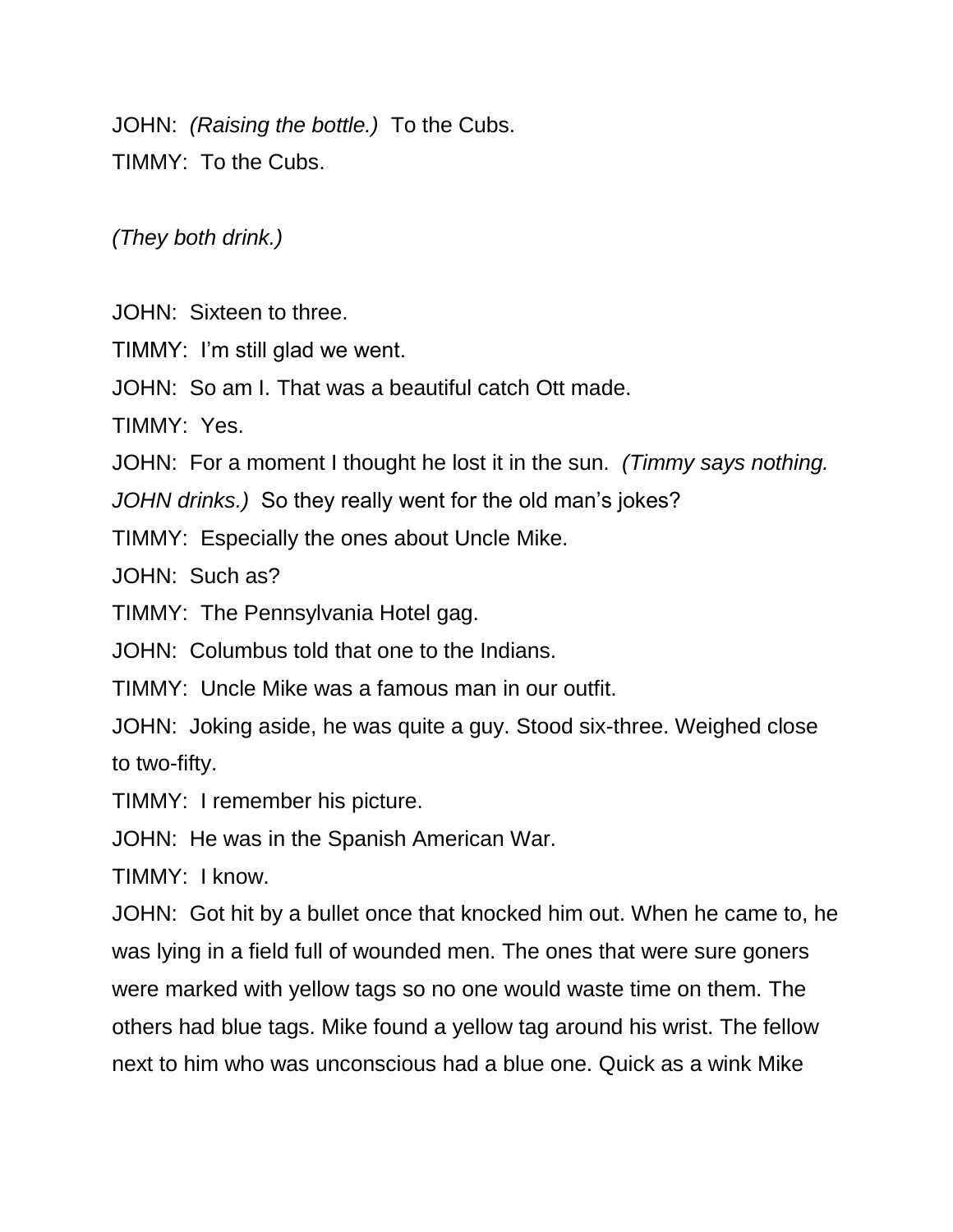switched the tags and . . . How about that? I'm telling *you* war stories. Go

on – you do the talking.

TIMMY: About what?

JOHN: You must have seen some pretty bad things.

TIMMY: Not as much as a lot of others.

JOHN: Maybe you'd rather not talk about it.

TIMMY: I don't mind.

JOHN: I'd like to hear what you have to say.

TIMMY: I don't know how to begin.

JOHN: Anything that comes to mind.

TIMMY: Want to hear the bravest thing I ever did?

JOHN: Yes.

TIMMY: The first night we were in combat I slept with my boots off.

JOHN: Go on.

TIMMY: That's it.

JOHN: You slept with your boots off?

TIMMY: Doesn't sound like much, does it?

JOHN: Not off-hand.

TIMMY: The fellows who eventually cracked up were all the guys who couldn't sleep. If I hadn't decided to take my boots off I'd have ended up being one of them.

JOHN: I see.

TIMMY: Want to know the smartest thing I did?

JOHN: Sure.

TIMMY: I never volunteered. One day the Lieutenant bawled me out for it. I said, "Sir, if there's anything you want me to do you tell me and I'll do it. But if you wait for me to volunteer you'll wait forever."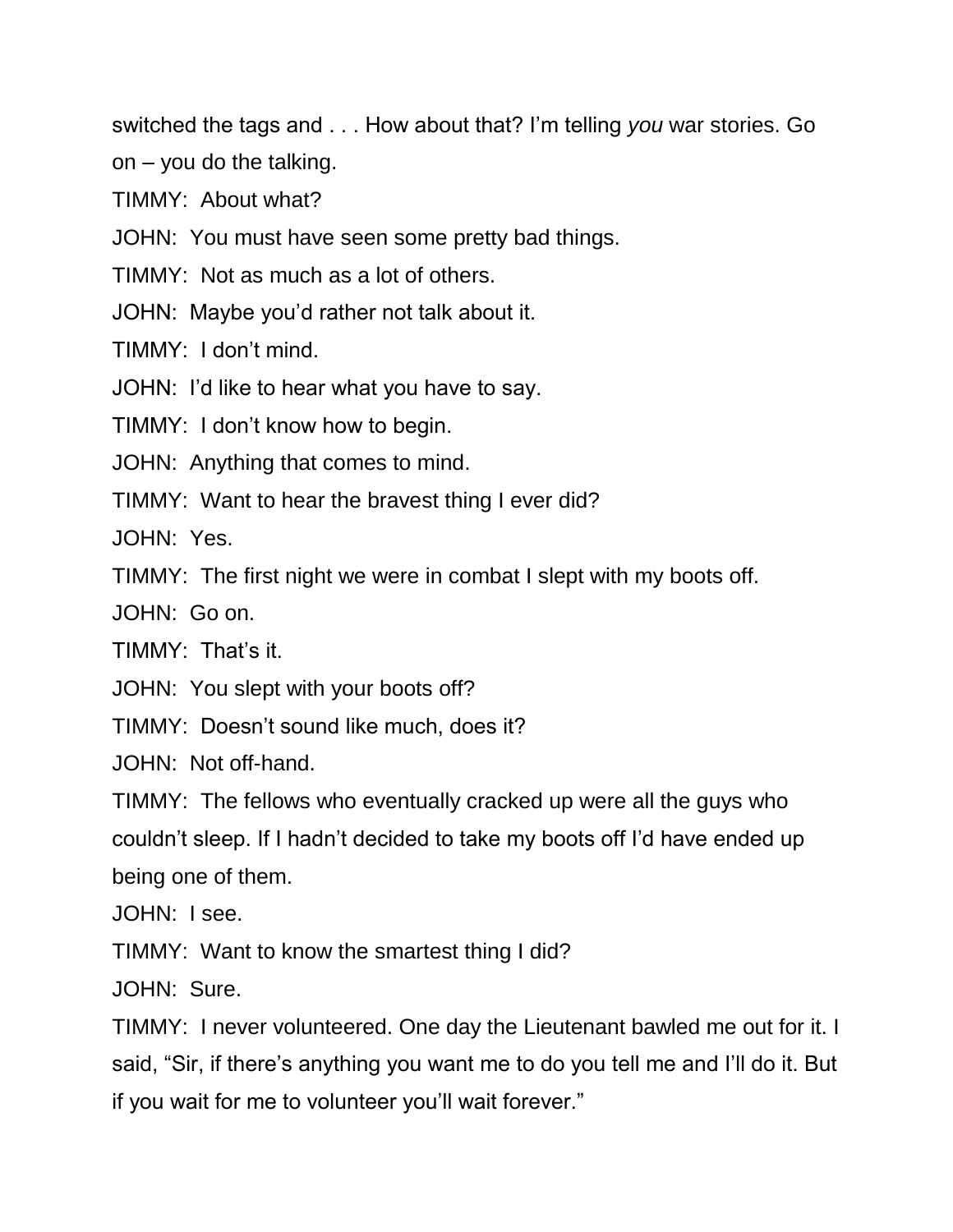JOHN: What did he say to that?

TIMMY: Nothing printable. The fact is I wasn't a very good soldier, Pop.

JOHN: You did everything they asked you.

TIMMY: The good ones do more. You'd have been a good one.

JOHN: What makes you say that?

TIMMY: I can tell.

JOHN: Well, thanks.

TIMMY: You're welcome.

JOHN: It's one of the big regrets of my life that I was never in the service. TIMMY: I know.

JOHN: The day World War One was declared I went to the recruiting office. When they learned I was the sole support of the family, they turned me down.

TIMMY: I know.

JOHN: A lot of guys made cracks. Especially guys like Clayton and Harper who waited to be drafted and then wangled safe jobs at Governor's Island and the Navy Yard. . . . I fixed their wagons one night; sent the army flying one way and the navy the other. That was the last about slacking I heard from *them*. . . . Still it bothers me – missing out on the whole thing. . . . I keep wondering what difference it might have made in my life. . . . And then I wonder how I'd have made out. . . . I wouldn't have settled for a desk job. I'd have gotten to the Front.

TIMMY: I'm sure of that.

JOHN: But once there, how would I have done?

TIMMY: Fine.

JOHN: How do you know?

TIMMY: You're a born fighter.